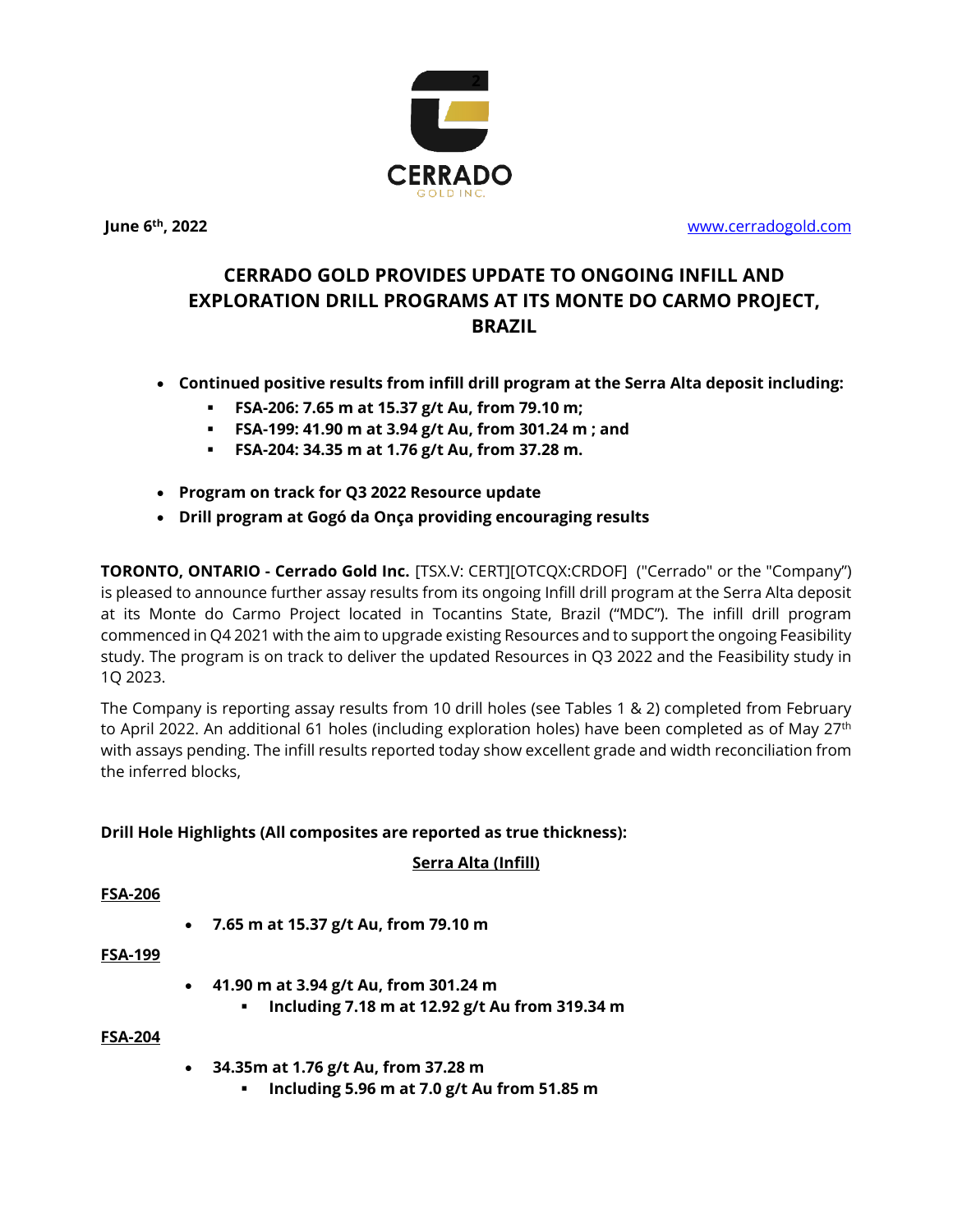At Cerrado's newest target; Gogó da Onça ("Gogo"), the initial drill campaign is demonstrating numerous similarities to the Serra Alta deposit. Visual inspection and logging of the five holes drilled to date has identified visible gold in four of five holes. The Company is working towards an outline of mineralization continuity and conceptual estimates of possible tonnage with additional drilling.

Mark Brennan, CEO and Co-Chairman commented "As we near completion of the Infill drill program at Serra Alta, we continue to expect good conversion of our Inferred Resources to the Measured and Indicated categories to support the upcoming Feasibility study. Additionally, preliminary results of the exploration program at Gogo show potential to add additional near-pit resources and grow the resource base in the near term."

As of May 27th, the Company has received and is reporting results from 10 new drill holes totaling 2,352 metres out of a planned 23,000 metres infill/Geotech/condemnation campaign. As of May 27<sup>th</sup>, assays have been received and reported for 17 holes over 4,417 metres and a total of 66 holes and 14,189 metres have been completed. The Company currently has 7 drill rigs on site actively drilling, with six rigs focused on infill and geotechnical programs and a seventh actively drilling the first holes at Gogo North.

### **Serra Alta Infill Drilling**

The 10 Infill holes reported today intercepted the high-grade gold domain in the Serra Alta block model used to constrain the grade estimation in the current resource (see Figure 1 for drill hole locations, and Figure 2 for relevant cross sections). These new intercepts confirm the general continuity of this domain both along strike and laterally.

Drill holes FSA-189, FSA-190, FSA-193 and FSA-199 were collared in the East Zone. The best results include FSA-199 with 41.90 m at 3.94 g/t Au, from 301.24 m, including 7.18 m at 12.92 g/t Au from 319.34 m; FSA-190 with 6.88 m at 2.08 g/t Au, from 132.76 m, including 1.68 m at 5.56 g/t Au from 139.06 m; FSA-189 with 12.38 m at 2.30 g/t Au, from 48.59 m, including 3.24 m at 7.05 g/t Au from 48.59 m.

Drill holes FSA-191, FSA-196 and FSA-204 were collared at the northern edge of Pit Sul. Drill holes FSA-191 & FSA-196 failed to reproduce the expected shape of the HG domain but the third, FSA-204 intercepted 34.35 m at 1.76 grams per tonne gold ("g/t Au"), from 37.28 m.

Drill holes FSA-198, FSA-203 and FSA-206 were collared at Pit Norte at shallow angles confirming the general attitude the Granite / Quartzite contact zone that acts as a hard domain boundary. Notable results include FSA-206 with 7.65 m at 15.37 g/t Au, from 79.10 m; and FSA-198 with 12.79 m at 1.72 g/t Au, from 40.70 m.

#### **Satellite Exploration: Gogó da Onça**

As reported in April 2022, Cerrado has commenced drilling at its recently acquired claim at Gogó da Onça. Field work, drilling and characterization of Gogo has demonstrated similarities with the main mineralization controls at the Serra Alta deposit, including:

- granite/Felsic Volcanic contact (presumed Cupola, as developed in the East Zone);
- outcropping quartz veins with sulphide stains;
- mid grain texture granite;
- potassic alteration; and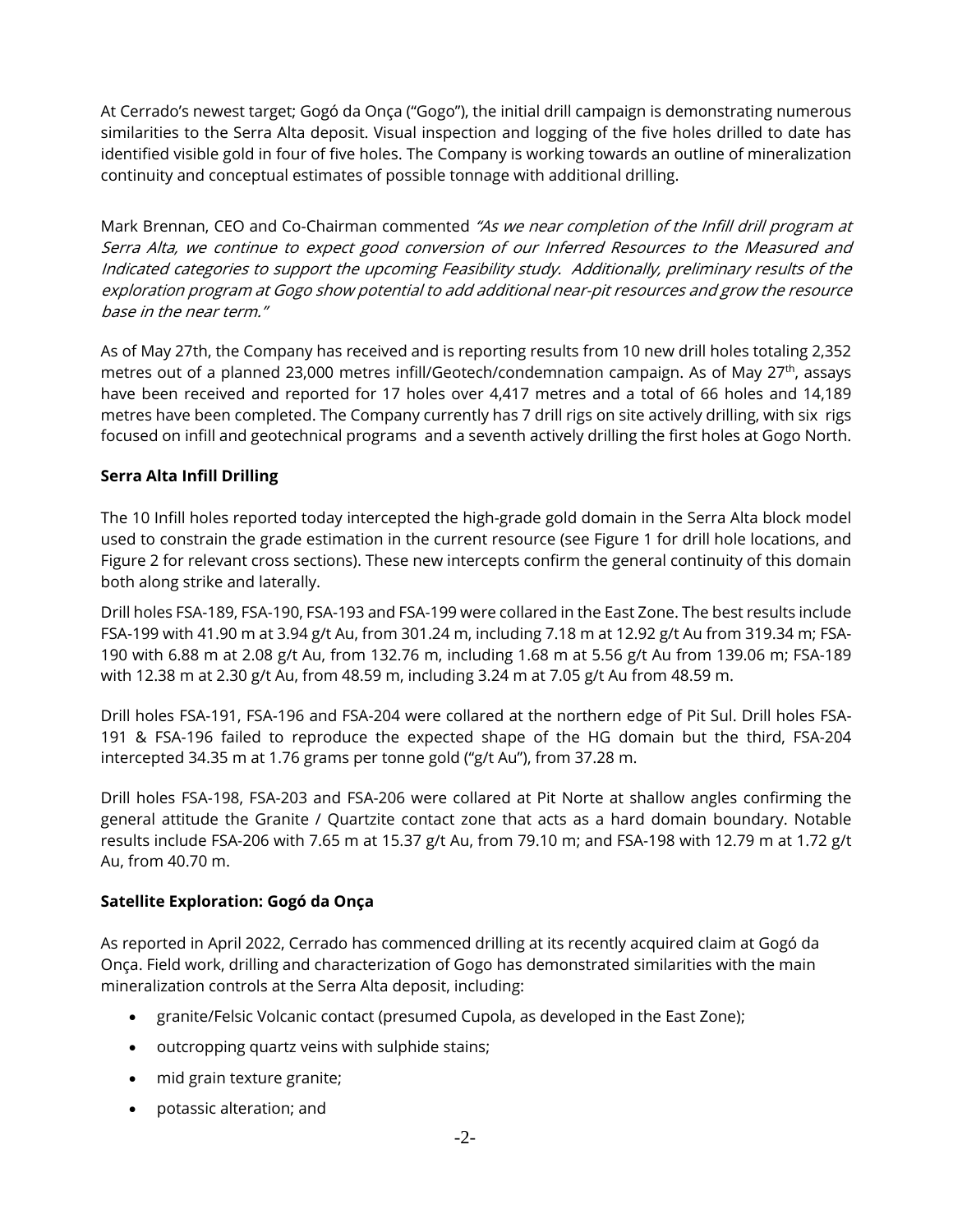• presence of artisanal historic working (Garimpos).

To date, 5 drill holes have been completed at Gogo (FGO-001 to FGO-005) with assays pending. Four of the five holes have visible gold associated both with shear and extensional quartz veins. The Company believes that first outline of the mineralization continuity and possible conceptual estimates of tonnage could be achieved.



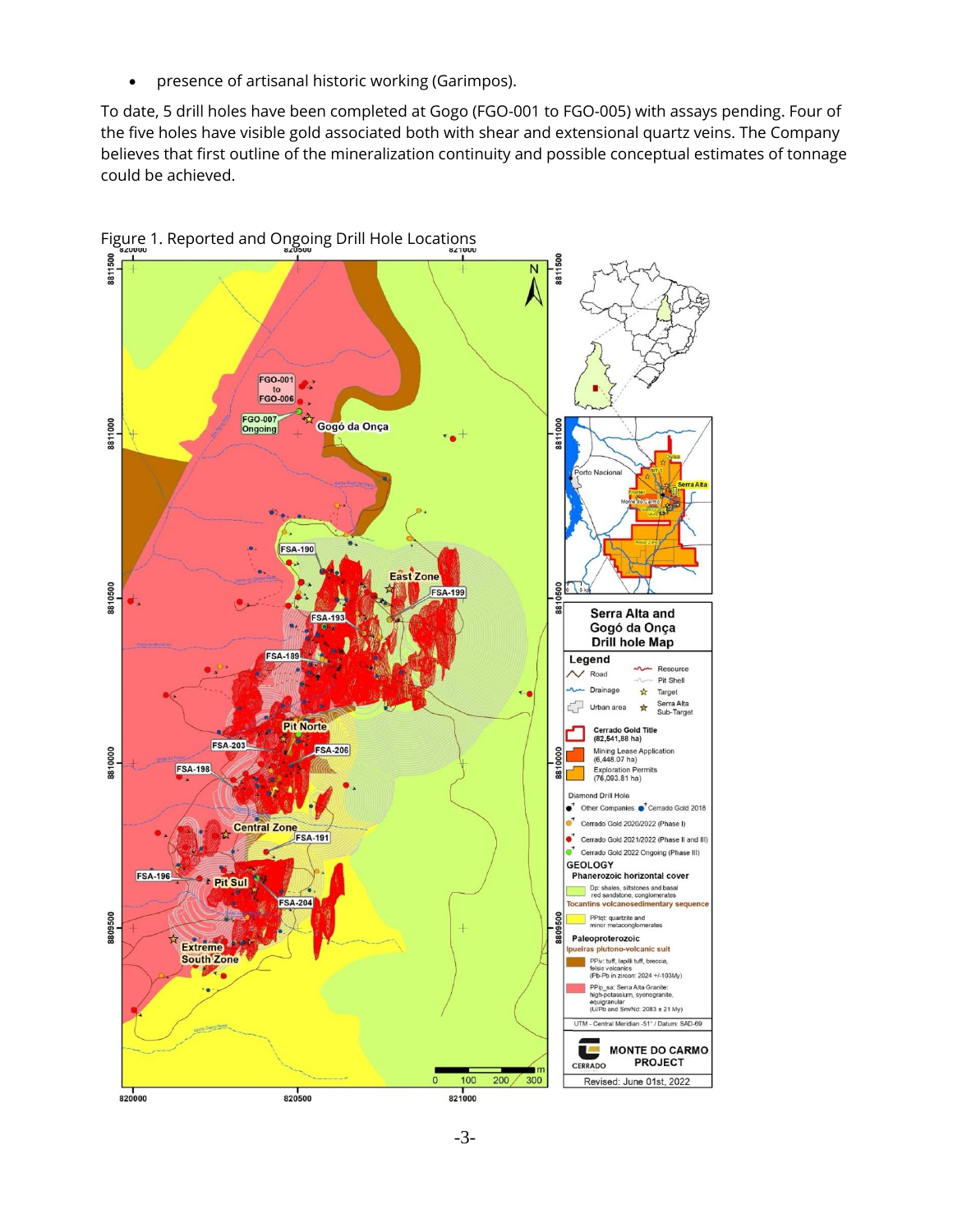

Figure 2. Cross Sections of highlighted Drill Holes\*

\* Note sections are shown at different scale

x: 820518<br>y: 8809981

x: 820430<br>y: 8810001

 $\frac{50}{1}$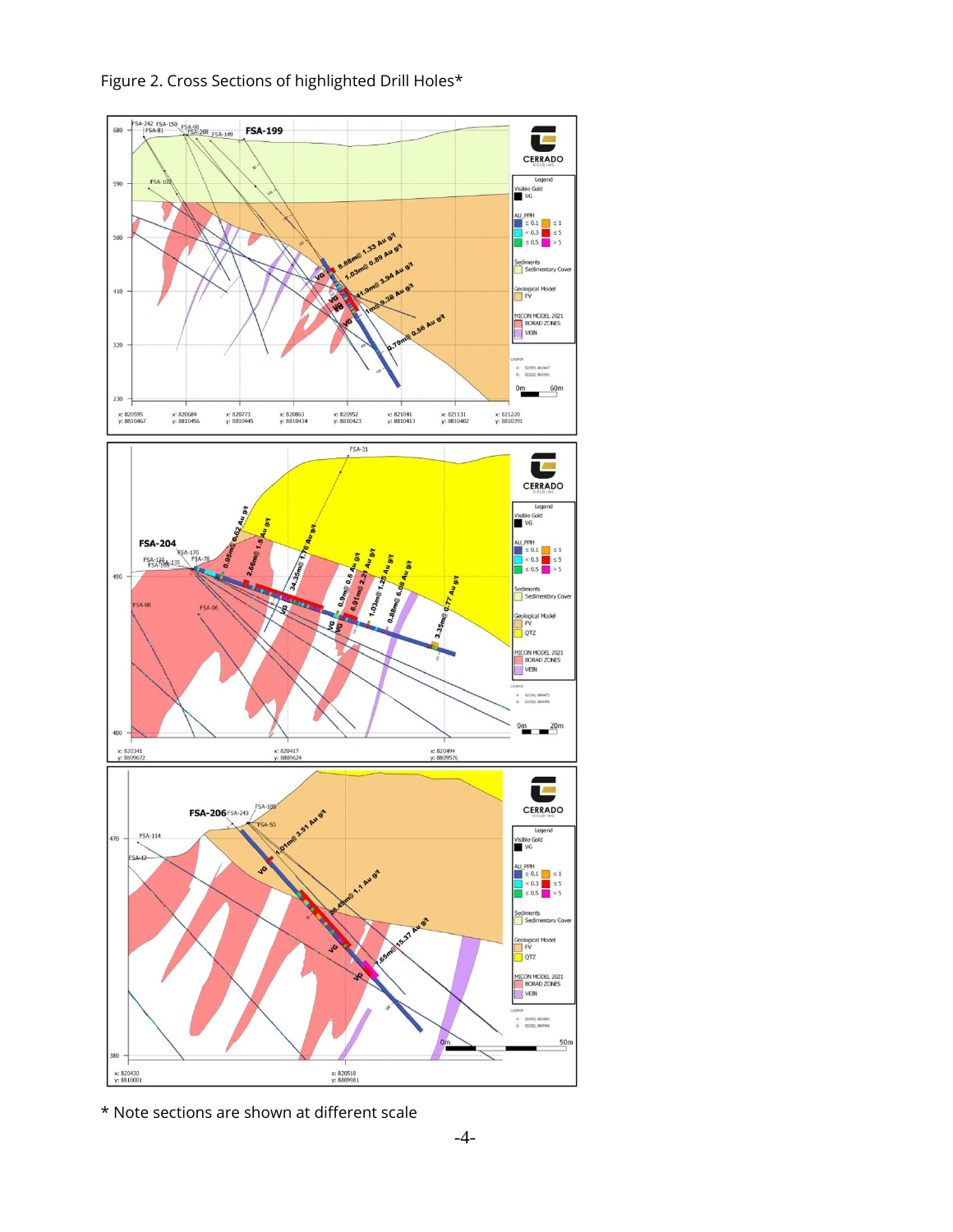| <b>Sector</b> | Hole           | UTM E        | UTM <sub>N</sub> | <b>Elevation</b> | <b>Depth</b> | <b>Azimuth</b> | Dip      |
|---------------|----------------|--------------|------------------|------------------|--------------|----------------|----------|
|               | <b>FSA-189</b> | 8,810,300.30 | 820,600.12       | 579.08           | 229.28       | 121.00         | $-31.44$ |
| East<br>Zone  | FSA-190        | 8,810,582.74 | 820,574.92       | 664.52           | 239.55       | 91.85          | $-56.10$ |
|               | FSA-193        | 8,810,394.96 | 820,700.88       | 672.75           | 500.20       | 110.83         | $-46.88$ |
|               | FSA-199        | 8,810,436.97 | 820,779.13       | 665.21           | 490.33       | 91.15          | - 57.37  |
| Pit<br>Norte  | <b>FSA-198</b> | 8,809,921.97 | 820,310.19       | 451.91           | 159.43       | 90.09          | $-50.38$ |
|               | FSA-203        | 8,810,037.94 | 820,433.00       | 467.93           | 163.33       | 101.65         | $-45.57$ |
|               | <b>FSA-206</b> | 8,809,995.63 | 820,473.35       | 476.31           | 116.66       | 102.09         | $-48.15$ |
| Pit<br>Sul    | FSA-191        | 8,809,731.20 | 820,403.83       | 551.69           | 140.50       | 127.16         | - 43.57  |
|               | FSA-196        | 8,809,650.27 | 820,201.59       | 417.93           | 154.10       | 99.64          | $-38.15$ |
|               | FSA-204        | 8,809,653.49 | 820,371.13       | 494.22           | 159.17       | 122.00         | - 19.88  |

Table 1. Drill Hole locations

\*Collar coordinates by GNSS TP-20 UTM Coordinates, Datum: SAD69 / zone 22S.

\*Azimuth Set by compass

\*Dip and drill hole trajectory by DEVIFLEX Devico

## Table 2. Drill Hole Composites - Infill Drilling

|      | <b>CERRADO GOLD</b> |                 |        |        |            |                |            |
|------|---------------------|-----------------|--------|--------|------------|----------------|------------|
|      | <b>DDH</b>          |                 | From   | To     | LENGTH (m) | True Width (m) | Au $(g/t)$ |
|      | FSA-189             |                 | 36.10  | 45.10  | 9.00       | 9.00           | 0.40       |
|      | FSA-189             | andl            | 48.59  | 60.97  | 12.38      | 12.38          | 2.30       |
|      | FSA-189             | Includes        | 48.59  | 51.83  | 3.24       | 3.24           | 7.05       |
|      | FSA-189             | and             | 65.30  | 70.85  | 5.55       | 5.55           | 1.70       |
|      | FSA-189             | Includes        | 65.30  | 67.68  | 2.38       | 2.38           | 3.67       |
|      | FSA-189             | and             | 75.00  | 80.15  | 5.15       | 5.15           | 1.20       |
|      | <b>FSA-189</b>      | and             | 96.48  | 97.51  | 1.03       | 1.03           | 2.72       |
|      | FSA-189             | and             | 104.22 | 105.32 | 1.10       | 1.10           | 0.56       |
|      | FSA-189             | and             | 113.95 | 150.09 | 36.14      | 36.14          | 1.44       |
|      | FSA-189             | <b>Includes</b> | 116.37 | 128.41 | 12.04      | 12.04          | 3.01       |
|      | <b>FSA-189</b>      | and             | 167.35 | 177.41 | 10.06      | 10.06          | 0.60       |
|      | FSA-190             |                 | 132.76 | 141.09 | 8.33       | 6.88           | 2.08       |
| East | FSA-190             | Includes        | 139.06 | 141.09 | 2.03       | 1.68           | 5.56       |
|      | FSA-190             | and             | 154.00 | 171.37 | 17.37      | 14.34          | 1.03       |
| Zone | <b>FSA-190</b>      | Includes        | 160.33 | 162.85 | 2.52       | 2.08           | 2.07       |
|      | FSA-190             | and             | 179.60 | 182.69 | 3.09       | 2.55           | 0.86       |
|      | FSA-190             | and             | 212.73 | 213.73 | 1.00       | 0.83           | 0.72       |
|      | FSA-193             |                 | 301.37 | 302.39 | 1.02       | 0.95           | 0.68       |
|      | FSA-193             | and             | 393.00 | 394.04 | 1.04       | 0.97           | 1.33       |
|      | FSA-199             | and             | 260.96 | 270.25 | 9.29       | 8.88           | 1.33       |
|      | <b>FSA-199</b>      | includes        | 260.96 | 263.00 | 2.04       | 1.95           | 3.98       |
|      | FSA-199             | and             | 280.38 | 281.49 | 1.11       | 1.06           | 0.52       |
|      | FSA-199             | and             | 286.82 | 287.90 | 1.08       | 1.03           | 0.89       |
|      | FSA-199             | and             | 301.24 | 345.09 | 43.85      | 41.90          | 3.94       |
|      | FSA-199             | includes        | 319.34 | 326.85 | 7.51       | 7.18           | 12.92      |
|      | FSA-199             | and             | 353.35 | 354.40 | 1.05       | 1.00           | 9.38       |
|      | <b>FSA-199</b>      | and             | 425.23 | 426.06 | 0.83       | 0.79           | 0.56       |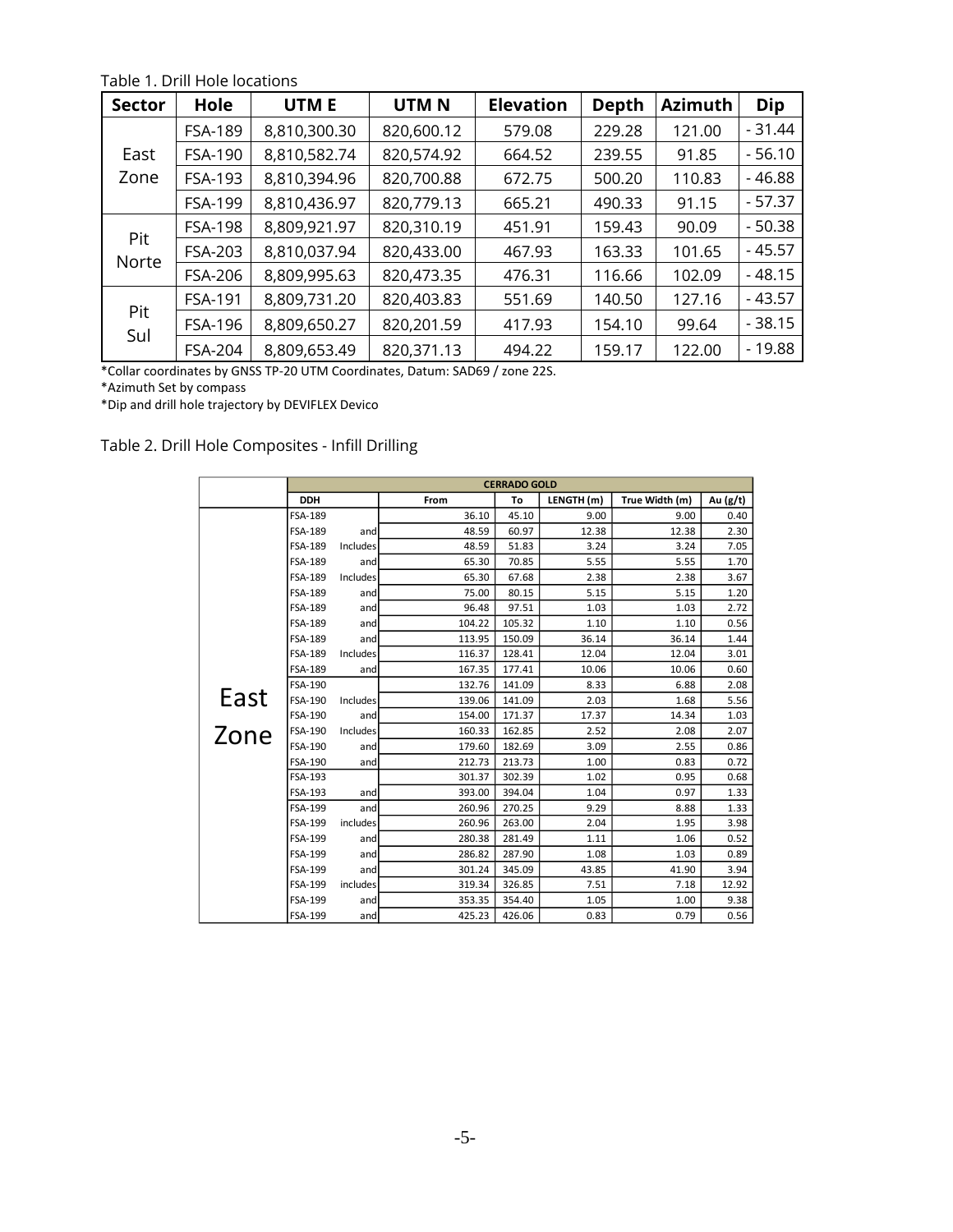|              | <b>CERRADO GOLD</b> |          |                       |        |            |                |          |
|--------------|---------------------|----------|-----------------------|--------|------------|----------------|----------|
|              | DDH                 |          | From                  | To     | LENGTH (m) | True Width (m) | Au (g/t) |
|              | FSA-198             |          | 16.05                 | 21.02  | 4.97       | 4.97           | 0.28     |
|              | FSA-198             | and      | 34.69                 | 35.91  | 1.22       | 1.22           | 0.34     |
|              | <b>FSA-198</b>      | and      | 40.70                 | 53.49  | 12.79      | 12.79          | 1.72     |
|              | FSA-198             | includes | 46.59                 | 48.73  | 2.14       | 2.14           | 6.67     |
|              | FSA-198             | and      | 59.09                 | 60.16  | 1.07       | 1.07           | 0.67     |
|              | FSA-198             | and      | 62.36                 | 63.60  | 1.24       | 1.24           | 0.35     |
|              | <b>FSA-198</b>      | and      | 80.97                 | 82.15  | 1.18       | 1.18           | 1.06     |
|              | FSA-198             | and      | 95.47                 | 96.51  | 1.04       | 1.04           | 0.30     |
|              | FSA-198             | and      | 97.67                 | 98.84  | 1.17       | 1.17           | 0.31     |
|              | FSA-198             | and      | 106.28                | 107.15 | 0.87       | 0.87           | 0.34     |
|              | FSA-203             |          | 7.69                  | 8.95   | 1.26       | 1.23           | 0.49     |
| Pit          | FSA-203             | and      | 11.16                 | 12.43  | 1.27       | 1.24           | 0.43     |
|              | FSA-203             | and      | 56.21                 | 57.43  | 1.22       | 1.19           | 0.36     |
| <b>Norte</b> | FSA-203             | and      | 62.16                 | 68.67  | 6.51       | 6.33           | 0.53     |
|              | FSA-203             | and      | 72.10                 | 73.28  | 1.18       | 1.15           | 0.66     |
|              | FSA-203             | and      | 89.14                 | 90.30  | 1.16       | 1.13           | 0.38     |
|              | FSA-203             | and      | 94.70                 | 98.00  | 3.30       | 3.21           | 0.41     |
|              | FSA-203             | and      | 106.82                | 107.88 | 1.06       | 1.03           | 2.26     |
|              | FSA-203             | and      | 118.19                | 119.29 | 1.10       | 1.07           | 0.43     |
|              | <b>FSA-203</b>      | and      | 140.33                | 141.38 | 1.05       | 1.02           | 0.34     |
|              | <b>FSA-206</b>      |          | 20.90                 | 22.00  | 1.10       | 1.01           | 3.51     |
|              | FSA-206             | and      | 39.48                 | 70.47  | 30.99      | 28.49          | 1.10     |
|              | FSA-206             | includes | 49.27                 | 51.43  | 2.16       | 1.99           | 2.80     |
|              | FSA-206             | includes | 65.03                 | 66.21  | 1.18       | 1.08           | 11.20    |
|              | FSA-206             | and      | 79.10                 | 87.42  | 8.32       | 7.65           | 15.37    |
|              | FSA-191             | and      | 113.26                | 120.70 | 7.44       | 6.40           | 0.53     |
|              | FSA-196             |          | No significant values |        |            |                |          |
|              | FSA-204             | and      | 16.68                 | 17.82  | 1.14       | 0.95           | 0.62     |
|              | FSA-204             | and      | 30.06                 | 33.25  | 3.19       | 2.66           | 1.50     |
|              | FSA-204             | and      | 37.28                 | 78.45  | 41.17      | 34.35          | 1.76     |
| Pit          | FSA-204             | includes | 51.85                 | 59.00  | 7.15       | 5.96           | 7.00     |
|              | FSA-204             | includes | 73.35                 | 77.44  | 4.09       | 3.41           | 2.89     |
| Sul          | FSA-204             | and      | 86.62                 | 87.70  | 1.08       | 0.90           | 0.60     |
|              | FSA-204             | and      | 90.70                 | 98.98  | 8.28       | 6.91           | 2.21     |
|              | FSA-204             | includes | 97.98                 | 98.98  | 1.00       | 0.83           | 14.65    |
|              | FSA-204             | and      | 105.40                | 106.64 | 1.24       | 1.03           | 1.25     |
|              | FSA-204             | and      | 116.60                | 117.66 | 1.06       | 0.88           | 6.08     |
|              | FSA-204             | and      | 144.00                | 148.02 | 4.02       | 3.35           | 0.77     |

#### **Quality Assurance and Quality Control**  $F<sub>2</sub>$

Analytical work was carried out by ALS international lab (ALS). MDC send half core samples for sample preparation to the lab. The facilities of the prep lab are located in Goiânia, Brazil 835 km from the MDC project and alternatively in Belo Horizonte, Brazil 1,110 Km from the MDC project. MDC sends out samples to ALS international labs (ALS) with the prep lab located in Goiânia or alternatively in Belo Horizonte. ALS lab sends the prepared aliquots for analytical assay to their lab in Lima, Peru where the prepared samples are systematically analyzed for gold (ppm) by fire assay (Au-AA24) or gold (ppm) by metallic screen (Au-SCR24). Randomly the ICP (Inductively coupled plasma mass spectrometry) is done for trace elements in 4 acids (hydrofluoric, perchloric, nitric and hydrochloric) digestion (ME-MS-61). ALS has routine quality control procedures which ensure that every batch of samples includes three sample repeats and at least two commercial standards and two blanks. Cerrado uses standard QA/QC procedures, inserting reference standards and blanks, for the drilling program. The Reference material used are from CDN Resource Laboratories Ltd., ITAK (Instituto de Tecnologia August Kekulé Ltda. and OREAS).  $\epsilon$  as: The facilities of the prep fas are focated in column,  $\epsilon$  $\frac{1}{20}$  incorrectional labor  $\frac{1}{2}$  i.e., the propriate ideal is the mediated proparoa samples are syd  $\mathcal{F}_{1}$ , and 37.28  $\mathcal{F}_{2}$  and 37.28  $\mathcal{F}_{3}$  and 37.35  $\mathcal{F}_{4}$  and 37.45  $\mathcal{F}_{5}$  1.76  $\mathcal{F}_{6}$ FSA-204 and 86.62 87.70 1.08 0.090 0.600 0.600 0.600 0.600 0.70 1.08 0.90 0.600 0.70 1.08 0.70 1.08 0.70 1.08 FSA-204 and 105.40 106.64 1.24 1.03 1.25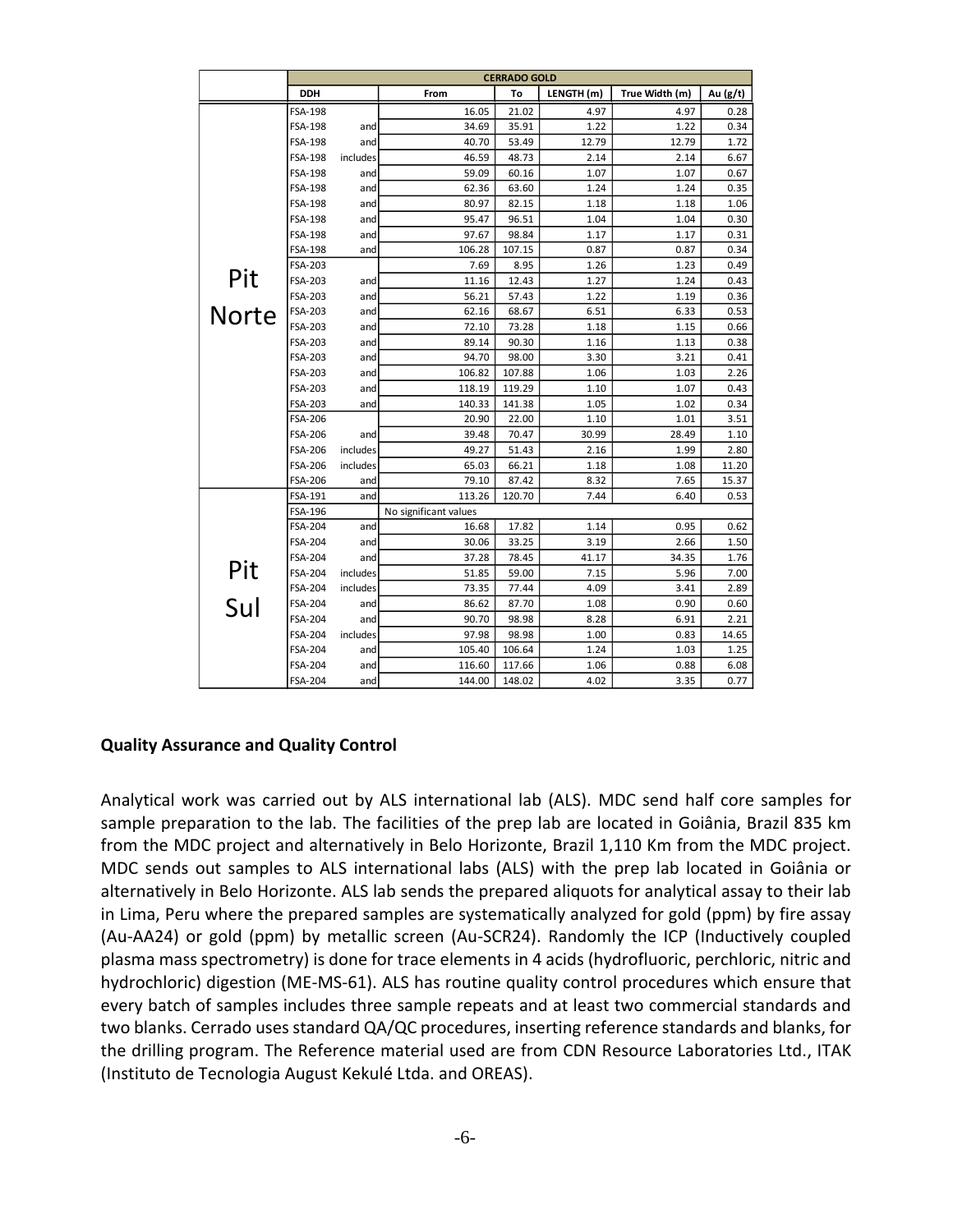#### **Review of Technical Information**

The scientific and technical information in this press release has been reviewed and approved by Sergio Gelcich., Vice President, Exploration for Cerrado Gold Inc., who is a Qualified Person as defined in National Instrument 43-101.

For further information please contact

| Mark Brennan             | Nicholas Campbell, CFA          |
|--------------------------|---------------------------------|
| CEO and Co Chairman      | Director, Corporate Development |
| Tel: +1-647-796-0023     | Tel.: +1-905-630-0148           |
| mbrennan@cerradogold.com | ncampbell@cerradogold.com       |

#### **About Cerrado Gold**

Cerrado Gold is a private gold production and exploration company with gold production derived from its 100% owned Minera Don Nicolas mine in Santa Cruz province, Argentina. The company is also undertaking exploration and development activities at its 100% owned Monte Do Carmo project located in Tocantins, Brazil. For more information about Cerrado Gold please visit our website at [www.ceradogold.com](http://www.ceradogold.com/)

#### **Disclaimer**

NEITHER TSX VENTURE EXCHANGE NOR ITS REGULATION SERVICES PROVIDER (AS THAT TERM IS DEFINED IN POLICIES OF THE TSX VENTURE EXCHANGE) ACCEPTS RESPONSIBILITY FOR THE ADEQUACY OR ACCURACY OF THIS RELEASE.

*This press release contains statements that constitute "forward-looking information" (collectively, "forward-looking statements") within the meaning of the applicable Canadian securities legislation, all statements, other than statements of historical fact, are forward-looking statements and are based on expectations, estimates and projections as at the date of this news release. Any statement that discusses predictions, expectations, beliefs, plans, projections, objectives, assumptions, future events or performance (often but not always using phrases such as "expects", or "does not expect", "is expected", "anticipates" or "does not anticipate", "plans", "budget", "scheduled", "forecasts", "estimates", "believes" or "intends" or variations of such words and phrases or stating that certain actions, events or results "may" or "could", "would", "might" or "will" be taken to occur or be achieved) are not statements of historical fact and may be forward-looking statements.* 

*Forward-looking statements contained in this press release include, without limitation, statements regarding the business and operations of Cerrado Gold. In making the forward- looking statements contained in this press release, Cerrado Gold has made certain assumptions, including, but not limited to the Company's ability to increase the scale of the Monte Do Carmo resource base and the exploration potential of Gogo North. Although Cerrado Gold believes that the expectations reflected in forward-looking statements are reasonable, it can give no assurance that the expectations of any forward-looking statements will prove to be correct. Known and unknown risks, uncertainties, and other factors which may cause the actual results and future events to differ materially from those expressed or implied by such forward-looking statements. Such factors include, but are not limited*